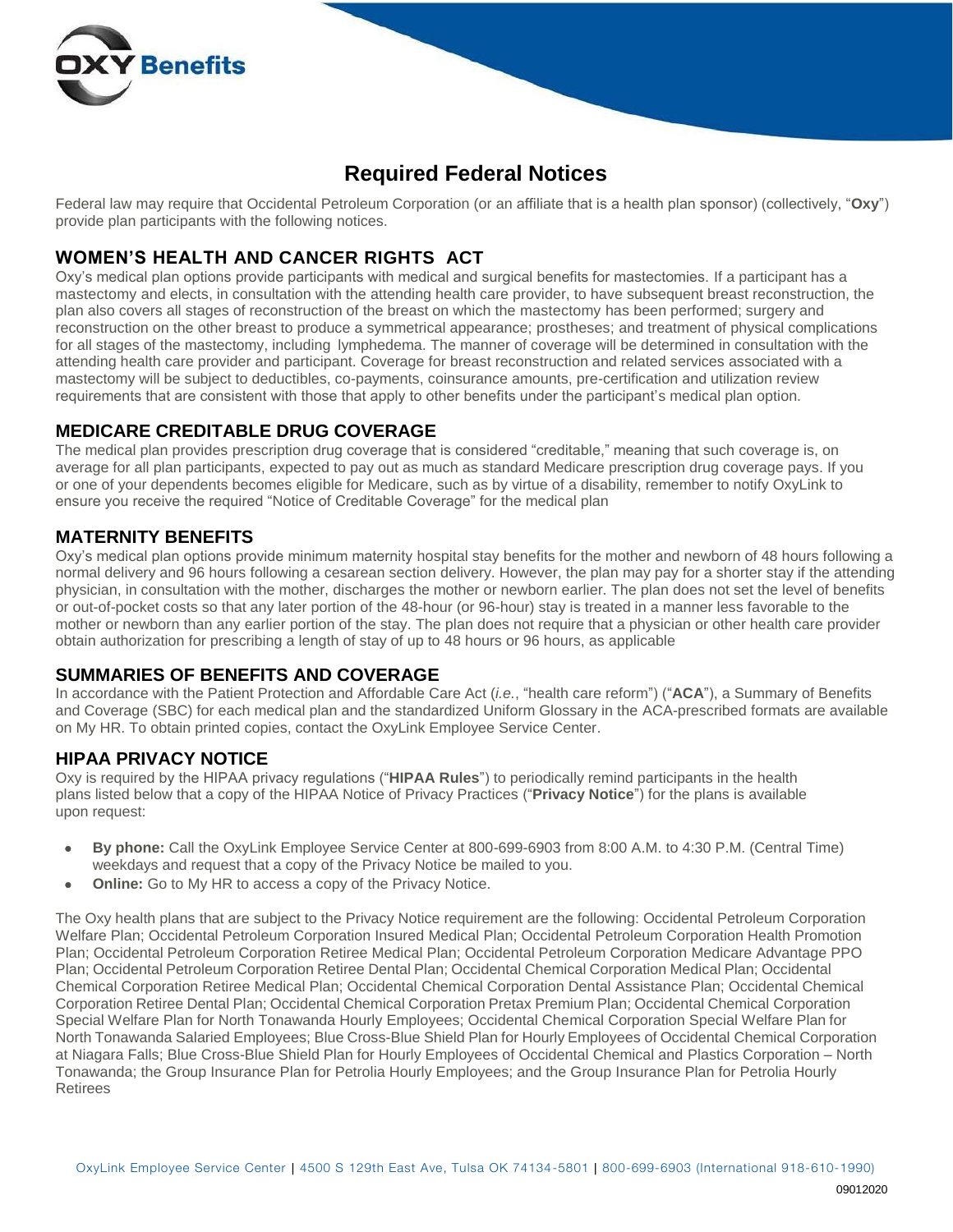

#### **SPECIAL ENROLLMENT RIGHTS**

If you have health coverage under Medicaid, or your dependent has health coverage under the Children's Health Insurance Program ("**CHIP**"), and that coverage is terminated because you are, or your dependent is, no longer eligible for such coverage, you or your dependent will be permitted request enrollment in coverage under Oxy's health plan within the 60-day timeframe following the termination of such coverage, rather than the 31-day timeframe normally required upon a loss of other health coverage, provided that you and your dependent are otherwise eligible to participate in the Oxy health plan. In addition, your state may have a premium assistance program that can help pay for your Oxy health plan coverage, using funds from their Medicaid or CHIP programs

If you become or your dependent becomes eligible for premium assistance under Medicaid or CHIP, you or your dependent will be permitted to request enrollment in coverage under Oxy's health plan within the 60-day timeframe following the determination of your eligibility for such premium assistance.

For more information about the availability of Medicaid or CHIP coverage or available premium assistance programs, refer to the enclosure entitled "Important Notice to Health Plan participants."

#### **GRANDFATHERED PLAN STATUS**

Oxy believes these medical plans are "grandfathered health plans" under the Patient Protection and Affordable Care Act (*i.e.*, ACA). As permitted by ACA, a grandfathered health plan can generally preserve certain basic health coverage that was already in effect when ACA was enacted. Being a grandfathered health plan means that your medical plan may not include certain consumer protections of ACA that apply to other plans, for example, the requirement for the provision of preventive health care services in-network without any cost sharing. However, grandfathered health plans must comply with certain other consumer protections in ACA, for example, the elimination of lifetime limits on benefits. Questions regarding which protections apply and which protections do not apply to a grandfathered health plan and what might cause a plan to change its grandfathered health plan status, can be directed to the plan administrator at 5 Greenway Plaza, Suite 110, Houston, TX 77046. You may also contact the Employee Benefits Security Administration, U.S. Department of Labor, at 866-4443272 or [www.dol.gov/ebsa/healthreform.](http://www.dol.gov/ebsa/healthreform) This website has a table summarizing which protections do and do not apply to grandfathered health plans.

ATENCIÓN: si habla español, tiene a su disposición servicios gratuitos de asistencia lingüística. Llame al Anthem BlueCross BlueShield (855) 547-8390; Aetna (800) 334-0299 / (800) 628-3323 TDD; Express Scripts (800) 551-7680 / (800) 759-1089 TDD.

注意:如果您使用繁體中文,您可以免費獲得語言援助服務。請致電Anthem BlueCross BlueShield (855) 547-8390; Aetna (800) 334-0299 / (800) 628-3323 TDD; Express Scripts (800) 551-7680 / (800) 759-1089 TDD.

CHÚ Ý: Nếu bạn nói Tiếng Việt, có các dịch vụ hỗ trợ ngôn ngữ miễn phí dành cho bạn. Gọi số Anthem BlueCross BlueShield

(855) 547-8390; Aetna (800) 334-0299 / (800) 628-3323 TDD; Express Scripts (800) 551-7680 / (800) 759-1089 TDD.

주의: 한국어를 사용하시는 경우, 언어 지원 서비스를 무료로 이용하실 수 있습니다. Anthem BlueCross BlueShield (855)

547-8390; Aetna (800) 334-0299 / (800) 628-3323 TDD; Express Scripts (800) 551-7680 / (800) 759-1089 TDD 번으로 전화해

주십시오.

PAUNAWA: Kung nagsasalita ka ng Tagalog, maaari kang gumamit ng mga serbisyo ng tulong sa wika nang walang bayad.

Tumawag sa Anthem BlueCross BlueShield (855) 547-8390; Aetna (800) 334-0299 / (800) 628-3323 TDD; Express Scripts (800)

551-7680 / (800) 759-1089 TDD.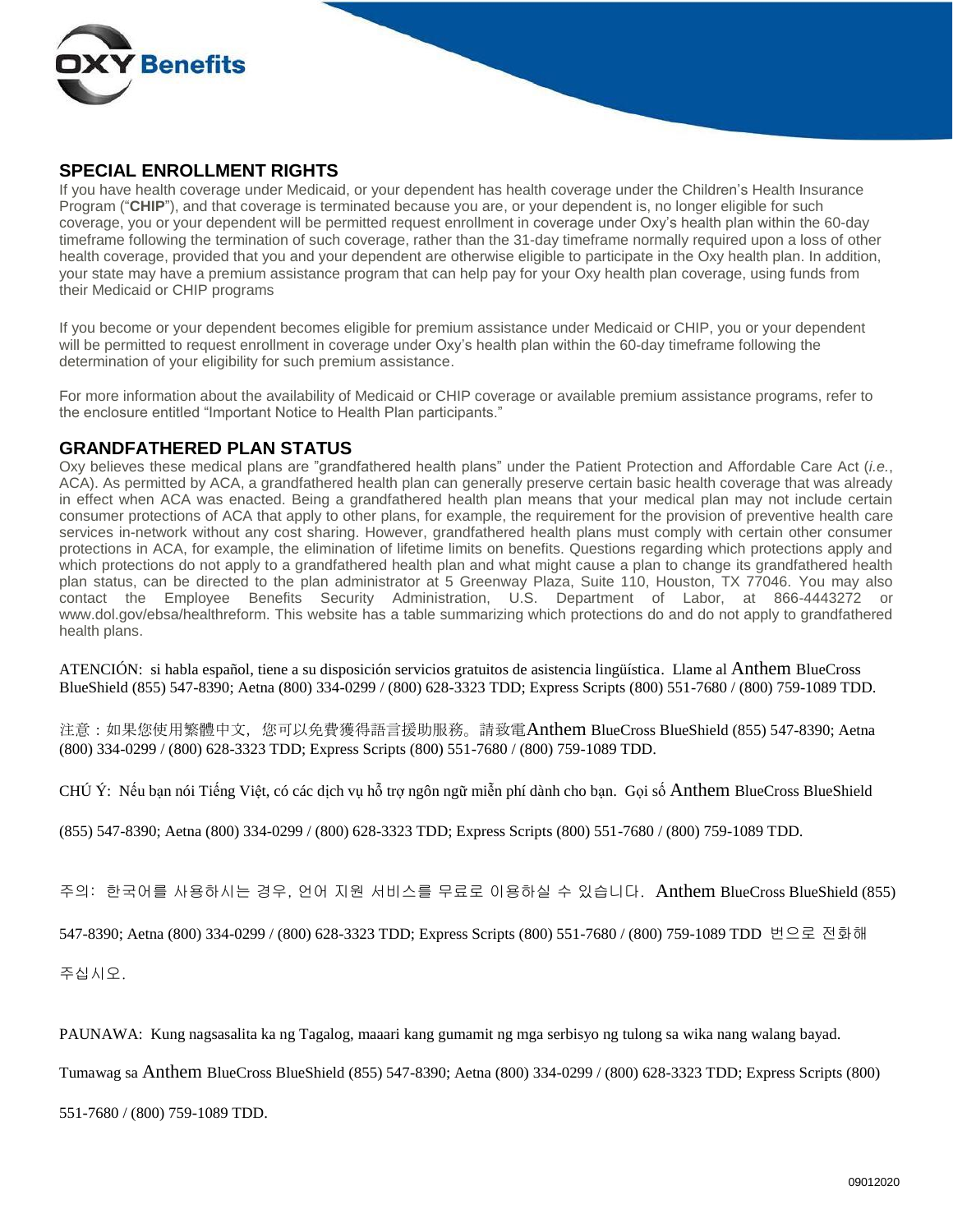

#### **NONDISCRIMINATION NOTICE - It's important we treat you fairly (Continued)**

ملحوظة: إذا كنت تتحدث اذكر اللغة، فإن خدمات المساعدة اللغوية تتوافر لك بالمجان. اتصل برقم

Aetna 800-334-0299-1 Anthem 800-551-7680-1 Express Scripts 855-547-8390-1

ATTENTION : Si vous parlez français, des services d'aide linguistique vous sont proposés gratuitement. Appelez le Anthem BlueCross BlueShield (855) 547-8390; Aetna (800) 334-0299 / (800) 628-3323 TDD; Express Scripts (800) 551-7680 / (800) 759- 1089 TDD.

ВНИМАНИЕ: Если вы говорите на русском языке, то вам доступны бесплатные услуги перевода. Звоните Anthem BlueCross BlueShield (855) 547-8390; Aetna (800) 334-0299 / (800) 628-3323 TDD; Express Scripts (800) 551-7680 / (800) 759- 1089 TDD.

ACHTUNG: Wenn Sie Deutsch sprechen, stehen Ihnen kostenlos sprachliche Hilfsdienstleistungen zur Verfügung. Rufnummer: Anthem BlueCross BlueShield (855) 547-8390; Aetna (800) 334-0299 / (800) 628-3323 TDD; Express Scripts (800) 551-7680 / (800) 759-1089 TDD.

注意事項:日本語を話される場合、無料の言語支援をご利用いただけます。Anthem BlueCross BlueShield (855) 547-8390; Aetna (800) 334-0299 / (800) 628-3323 TDD; Express Scripts (800) 551-7680 / (800) 759-1089 TDD まで、お 電話にてご連絡ください。

**સચુ ના: જો તમેગજુ રાતી બોલતા હો, તો નન:શલ્ુક ભાષા સહાય સેવાઓ તમારા માટેઉપલબ્ધ છે. ફોન કરો** Anthem BlueCross BlueShield (855) 547-8390; Aetna (800) 334-0299 / (800) 628-3323 TDD; Express Scripts (800) 551-7680 / (800) 759-1089 TDD.

ध्यान दें: यदद आप ह िंदी बोलतेहैंतो आपकेललए मुफ्त मेंभाषा सहायता सेवाएं उपलब्ध हैं। Anthem BlueCross BlueShield (855) 547-8390;

Aetna (800) 334-0299 / (800) 628-3323 TDD; Express Scripts (800) 551-7680 / (800) 759-1089 TDD पर कॉल करें।

ATTENZIONE: In caso la lingua parlata sia l'italiano, sono disponibili servizi di assistenza linguistica gratuiti. Chiamare il numero Anthem BlueCross BlueShield (855) 547-8390; Aetna (800) 334-0299 / (800) 628-3323 TDD; Express Scripts (800) 551-7680 / (800) 759-1089 TDD.